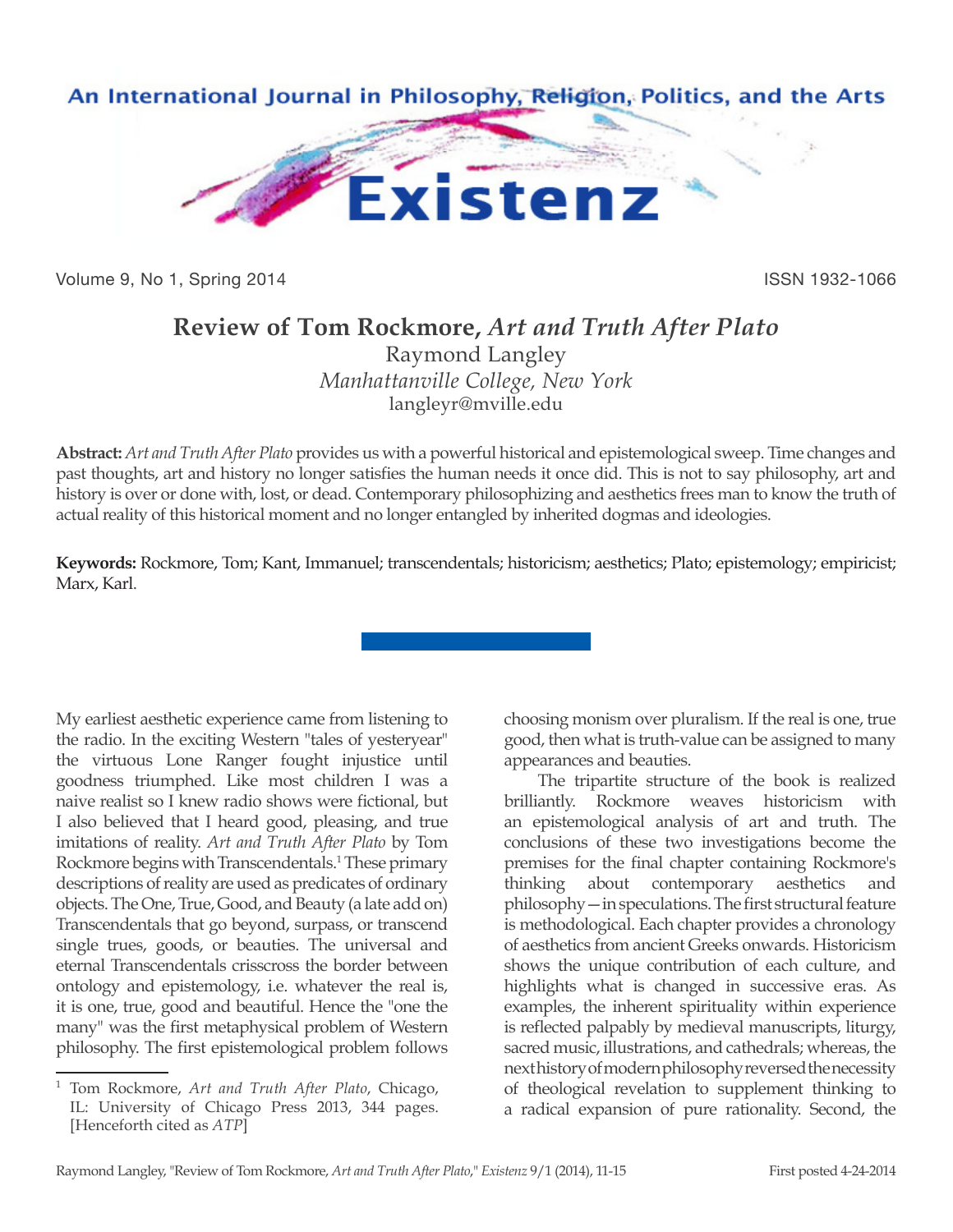methodology is tied to a rigorous examination of mimesis, representative theories of perception and the doctrine of truth as correspondence. Arguments examine what and how we know connections between truth and art in support or denial of Keats' famous statement: "Beauty is truth, truth beauty—that is all/Ye know on earth, and all ye need to know" (*ATP* 233). Third, the book summarizes current aesthetic possibilities together with thoughtful accounts of knowing, meaning and interpretation as well as Rockmore's own version of categorical/constructivist epistemology.

Philosophers, like jurors, seek "the whole truth and nothing but the truth." Parmenides, who lived before Plato, divided "the way of truth" or Being that is one, true, and good from "the way of seeming" or world of appearances. His predecessors argument is clear: Being is/ Non-being is not/ What is not is nothing/ Therefore, all change or motion between what is and what is not is false and impossible. Plato's dialogues also contrast true "really real" from appearances. Art objects are demeaned as changing imitations of unchanging, but Plato occasionally provides accounts of transcendental intuitions. Diotema, in *Symposium*, describes "stepping stones" by which the soul rises from beautiful physical objects to internal beauties of character, to mastery of a discipline of knowledge and to the largest encompassing beauty of government harmonizing many interests. The dialectical assent culminates with an ineffable intuition of eternal beauty in which the imperfect imitations participate. In the *Republic*, a "divided line" of geometric and mathematical abstractions separates the world of appearances from intuitions of the "really real." The task of contemplation is to incarnate universal forms into a conservative Republic of laws ruled over by philosopher kings who minimize change and banish mimetic art. The telling point of Rockmore's method and analysis in the first chapter is that the theory of forms and arguments against mimesis are not logically connected. Despite criticism by himself and others, Plato never offers a full account of forms. Hence, one can deny Transcendentals as universal and eternal forms but the arguments repudiating mimesis remain: what do imitations imitate, what are the criteria to know whether art or propositions are true or false?

Chapter two names Aristotle as founder of the Anti-Platonic tradition. Asserting that he loves his friends but loves the truth more, Aristotle questions the Transcendentals as recognition of true, good, and beauty presupposes the existence of a rational mind. The participation of finite things in universal forms, and the privileged status Plato accords to the good as the supreme form confesses that Plato had no explanations of causality or the logical conversion of universal, necessary, and eternal forms. Turning to art, Aristotle say poetry is closer to philosophy since its content is more universal than the particulars of history. Specifically, tragic drama offers a true mimesis of character and life as acknowledged by the guilt and pity experienced by the audience. The Platonic and anti-Platonic traditions denying or affirming a connection between art and truth begins in the fifth and fourth centuries BCE and extends for more than two millennia. That a picture is worth a thousand words is a visible cliché in Raphael's painting, *The School of Athens*. Completed in 1509, the center depicts Plato pointing upwards and Aristotle pointing downwards and the two thinkers are surrounded by various schools of philosophers (including a selfie of Raphael on the Aristotelian side).

Epistemology studies the contentious relations between objects and subjects. Waxing and waning between claims that percepts and concepts capture objective truth or how subjectivity adds or subtracts from knowledge of extra reality. Modern philosophy extended the theory of knowledge beyond mimesis to representative theories of perception and all mental/ material representations and the correspondence theory of truth. In fact, the epistemological role of subject and object is the narrative history of philosophy from the seventeenth to twentieth centuries.

Modern philosophy begins with a methodical doubt. René Descartes would give up skepticism only if he knew with certainty that a sensation or idea had a true correspondence with an extra-mental object. Perceptual distortions and vague ideas and the extraordinary assumption of an evil genius deceiving us about the true content of distinct ideas e.g. we think that two plus two equals four but in reality the sum is four and one half. No indubitable object turned up until the famous proposition, *Cogito, ergo sum*. Thinking entails the existence of a thinker. Even if I am deceived as to the objective content of all my thoughts, I am certain that I exist. The *cogito* is an innate idea arising from the power of reason alone. A survey turns up other innate ideas. Most prominent is the idea of a supreme, perfect being. Descartes ontological proof of God's existence follows. The idea of a supreme being is an effect produced by a cause that actually possesses the power expressed by the effect. Either I am God (the only known true existent) or God exists. I am not supreme or perfect and therefore God is. Other innate ideas include scientific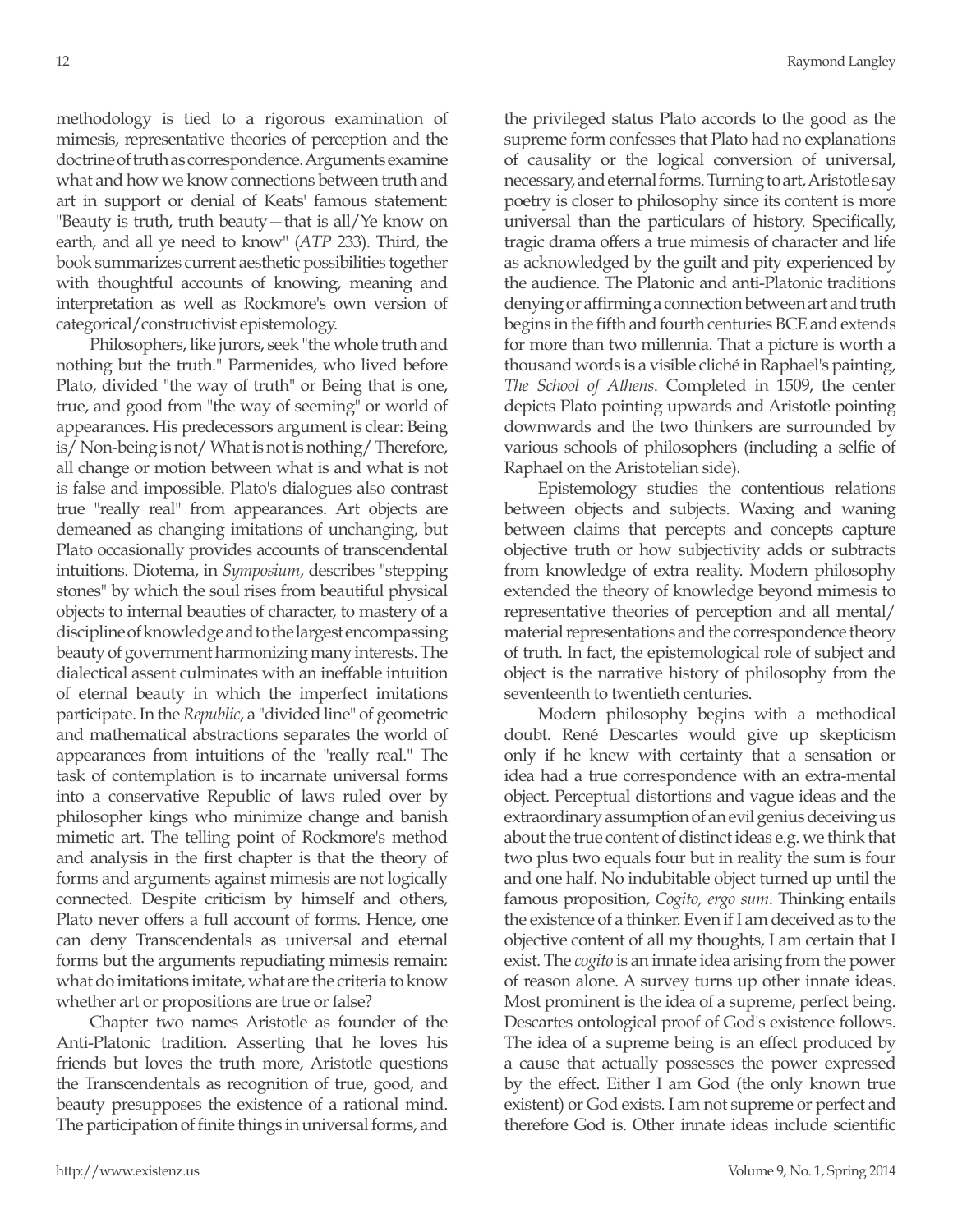and mathematical propositions but the evil genius could deceive me as to their objective correlative. But a perfect being could not deceive me. Therefore, God guarantees an exact object for every distinct idea even in instances where there is no sensory experience for empirical confirmation. Modern science and technology follows Descartes realization that insofar as the external world is reducible to quantity or number it can be known with complete certitude. Rationalism is more indebted to God than any medieval philosophy and contemporary astrophysics makes the same assumptions but without God's hands on epistemological certification. For Baruch Spinoza, reality is one, infinite substance that can be called God or Nature. Knowledge is about the causal relations of the psychophysical parallelism of the attributes of thought and extension. To Gottfried Leibniz, reality is a living dynamic equation of analytic propositions in which the predicate is pre-contained in the subject and this is the reason why it exists rather than another possibility.

Empiricists retreated to the actuality of ordinary experience. John Locke claimed that if we shut and reopened our eyes and the furniture remained then we are not hallucinating but perceiving. His modest account of sensation, memory, imagination, and cognition derived from simple ideas is sufficient to "muddle through" life, i.e. slightly better than probability but nothing close to rationalist certitudes. Successive British empiricists offer best argument for and best refutation of representative perception and the true correspondence of subject and object. George Berkeley argues that if reality is a dualism of mind and matter; then, matter cannot be represented, as it is by definition unperceivable and inconceivable. But if we accept that matter signifies nothing then, *esse est percipi* expresses the true correspondence between ideas in the mind and physical ideas outside the mind. After this epistemological solution Berkeley retired from philosophy at age twenty-six.

David Hume could not refute Berkeley but he did not believe the argument. In *A Treatise of Human Nature* Hume offers an analogy between skulls on the water and representative knowledge. When the rowers stop the boat's momentum carries it forward. He compares this momentum with a propensity of the imagination to feign connections found chiefly in children, poets, and philosophers. "We must pardon children, because of their age; poets, because they profess to follow implicitly the suggestions of their fancy: But what excuse shall we find to justify our philosophers in so signal a weakness?"2 Sensations are mental pictures of outside objects outside the mind. Every idea is a contingent example of a particular object. But there is no universality or necessity derivable from singular matters of fact and real existence. Even worse there is no possible escape from our interior experience of impressions and ideas to see if representations have objective validity. What argument could prove that reality has to conform to human percepts and concepts? The opposite of every matter of fact and real existence is conceivable without contradiction Hume's skepticism asserts that beyond bare particulars, the intelligible world is a product of the human imagination.

The narrative of knower/known relations has been plagued by epistemological arguments over the truthfulness of imitations, representations, and corresponding ideas "inside" the mind and the objective referent "outside" the mind. Pure objectivity had been the gold standard of truth and certitude. Like Aristotle's description of the mind as a "blank tablet," intellects were loci for the passive inscription of images and concepts. Rationalists expanded the scope of the knowing subject to include the intelligibility of the universe. But the benefits to science and technology were checked by the deflationary accounts of experience as vagaries of sensations, limited memories bundled together by speculative imaginations.

Idealism has an epistemological advantage over rationalism and empiricism in demonstrating truth as identity between idea and real. Chapters 4 through 6 deal with the history of eighteenth and nineteenth century philosophy, a period dominated by idealist thinkers. A full reading of the text is recommended since Rockmore is a much-published scholar in this area. This review cites only a few examples of radical re-thinking of epistemology and ontology from Immanuel Kant to Karl Marx and beyond. This uniquely complex and creative philosophizing has a Promethean dimension— Prometheus defied the gods and gave man the gift of fire as a power of domination. Philosophical systems appear in which subjects create knowable worlds of objects or the universe creates subjects in order to become self-conscious or reality as an unfolding historical process in which subjects and objects become one, true reality.

<sup>2</sup> David Hume, *A Treatise of Human Nature*, Project Gutenberg EBook 2010, Book I, Part IV, Section III, http://www.gutenberg.org/files/4705/4705 h/4705-h.htm#link2H\_4\_0008, last accessed 4-24-2014.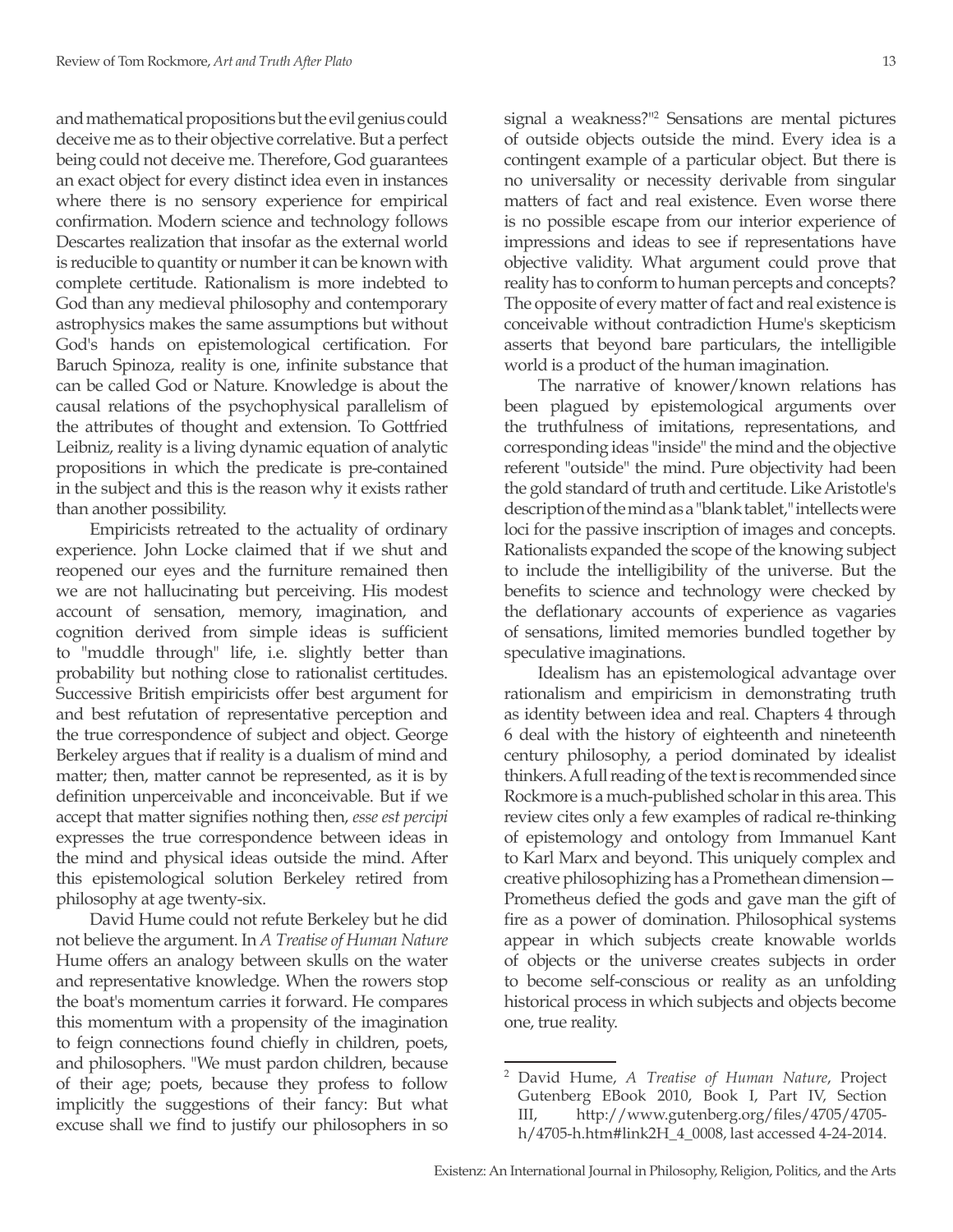Kant agrees with Hume that there is no proof that subjective knowledge corresponds to extra-mental reality. The "Copernican revolution" asks if it is possible that objects must conform to subjective understanding. In the *Critique of Pure Reason* Kant argues that subjective forms of intuitions and categories of understanding are universal and necessary conditions for the possibility of all appearances. Thus object X appears in a particular space at a given time; that quantitatively X shows up as one, some or all; that X presents itself as affirmative, negative or unknown quality; that X is seen in reciprocal, causal or non-causal relations. All this knowledge is a priori and independent of whatever X is but these empty forms and categories are universal and necessary conditions for the possibility of any X appearing or being understood in declarative, disjunctive, or hypothetical judgments.

There is a difference between the constituted world of appearance and the world as it is in itself. We do not understand the world-in-itself because of antinomies or seeming contradictions. We can think about reality in contradictory pairs as created/uncreated, and consisting of substantial/relational entities, which are free/determined and susceptible to theist/atheistic interpretation. This dialectic is the history of philosophy in subject/object terms. Logically we know one side of each antinomy must be true and the other false. But there is no sensation of the whole world and human experience is the same whether the world is created or eternal and the subject is theist or atheist. Therefore, philosophy ends with irresolvable contradictions. The future of reason is to abandon philosophical speculations about thinkable but not understandable reality in favor of disputes in science that can be settled by experience.

Kant's successors offer opposing idealisms. For Johann Gottlieb Fichte the ego is absolute reality and the I posits or creates nature as all that is not itself. Friedrich Schelling uses one of his several philosophical systems to suggest that nature creates subjectivity in order to become self-conscious. G. W. F. Hegel incorporates all the idealisms above into a historical process showing that reality is "subject as well as substance." Kant's antinomies are not the last but the first genuine statement of philosophy. Reason issues in contradictions because reality is a contradictory process. Spirit is the negative element, and truth is the whole together with the process of arriving at it like the total money for groceries is the abstract result for the many separate objects purchased. History is the temporal process in which the real becomes rational and the rational becomes real.

Karl Marx earned a doctorate degree in philosophy and he was influenced by the idealist tradition from Kant through Hegel. But he replaced the epistemological claims of subjects and objects with a humanistic anthropology of embodied men in a material world living under the real necessity of producing and reproducing their existence. Marx's absolute is economic production and its capacity for revolutionary transformation. Man transforms nature through labor. But man, in turn, is transformed by nature. Marx's account of this transforming/transformed process is historical materialism. The end of history is a new human living in a communist society that ends class conflict and abolishes private property. In the new society the surplus profit from the production and sale of commodities is taken from the capitalist owners of industrial means of production and restored to workers who created its value. Boom and bust cycles caused by conflicts between capital and labor are the economic base that determines individual consciousnesses and superstructures of religion, philosophy, government, law and art. According to Rockmore, socialist realism is derived mainly drawn from Friedrich Engels' dialectical materialism. This reductivist aesthetic sees art as a passive reflection of actual historical conditions or creative propaganda about future tractor pulls. Contemporary Marxist aesthetics is significant and Rockmore discusses George Lukács and others.

There are several conclusions to Rockmore's historical and epistemological analysis of art and truth. The most significant is abandoning truth as universal and eternal. If all truths are merely contingent and finite then ontology can fall into nihilism and epistemology can become relativism. A worst case is the meaning of history. In the absence of complete truth, history cannot guarantee human continuation or even a reasonable outcome. The absence of absolute truth dethroned philosophy from its privileged position as guarantor of all lesser scientific, societal, and cultural truths. It took centuries of arguments to come to terms with the thought that there is no whole truth available to any man or historical period. Another conclusion is that none of the myriad arguments for mimesis, representation, or correspondence wins the prize. Logical constructions offered as criteria for truth that are based upon ideas designated as inside or outside human heads lack Cartesian indubitablity. A final result is that aesthetics fared better in the loss of truth. Only in the heyday of